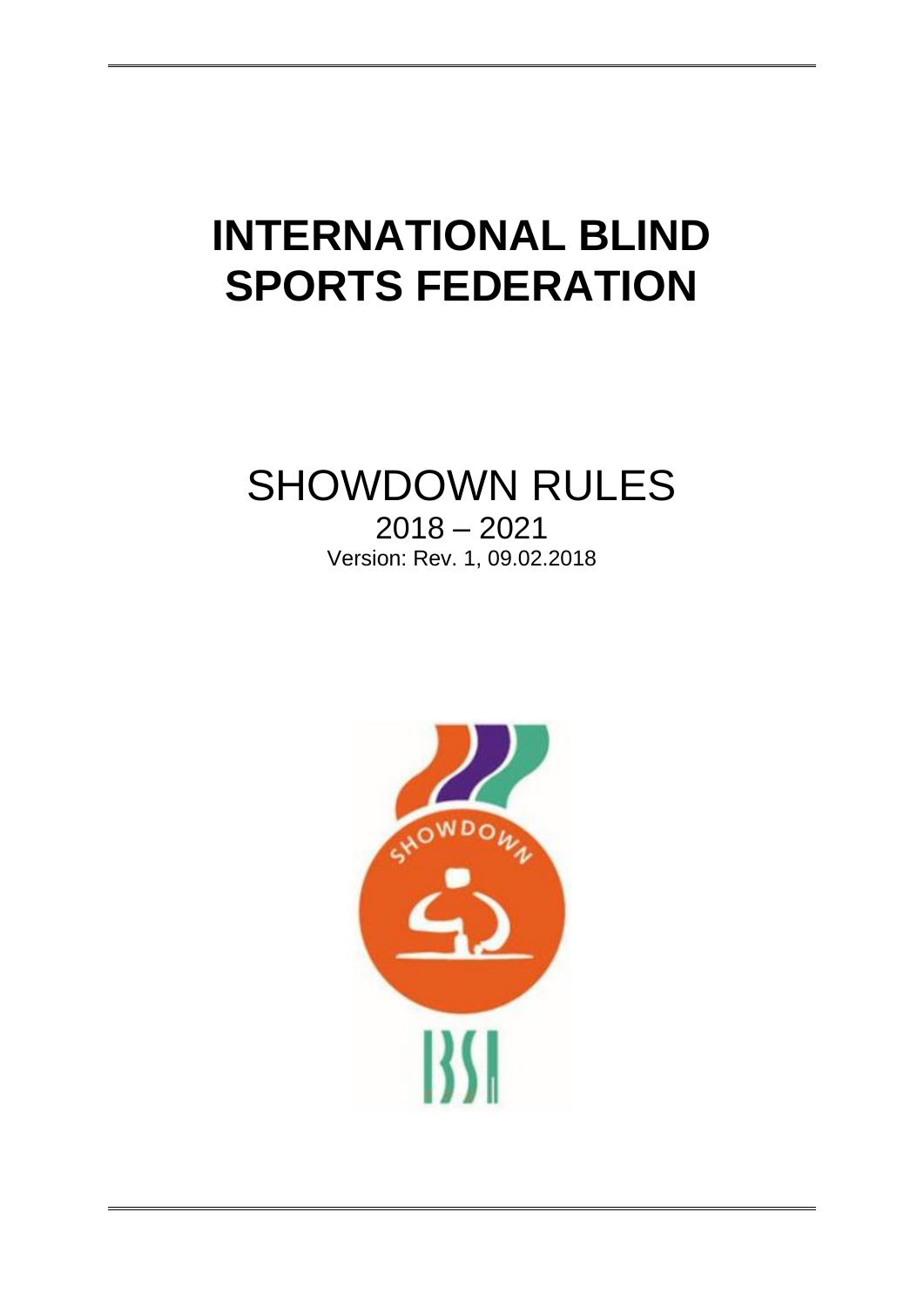The rules have been negotiated and approved by the IBSA Showdown Sub-Committee, Handen October 2017. The rules are valid starting from January 1st 2018.

These rules shall govern the Showdown play at all IBSA World Championships, IBSA Continental Championships and all other IBSA sanctioned events.

#### **1. PREAMBLE**

Showdown is played by two players. The game is played on a rectangular table with goal pockets at each end, and a centerboard screen. The game is played with bats and an audible ball. The objective of the game is to bat the ball across the table, under the centerboard screen, into the opponent's goal, while the opponent tries to prevent this from happening.

1.1 The rules of the game are set out below.

1.2 The IBSA Showdown Sub-Committee, in consultation with the event organizer shall determine the playing system of the tournament. The competition must follow the guidelines approved by the IBSA Showdown Sub-Committee to be considered an officially recognized tournament by the IBSA Showdown Sub-Committee, offering points for the international ranking system.

1.3 Countries who are organizing national championships approved by their federations must follow international IBSA Showdown rules. If not, participating players will not get points for the official ranking system.

1.4 Should there be any misunderstanding of the IBSA Showdown Rules the English version shall prevail.

#### **These regulations consist of four parts:**

A: DEFINITIONS

- B: RULES OF PLAY
- C: EQUIPMENT SPECIFICATIONS
- D: TEAM PLAY RULES

### **A: DEFINITIONS**

- Batting hand: The hand (up to and including 6 cm past the wrist joint) that is holding the bat. The batting hand includes hand protection as described in rule 10.2.
- Centerboard screen: The rectangular board dividing the playing area in two sides. The centerboard screen rests on the sidewalls above the playing area.
- Contact board: The narrow wooden cap that rests on the top of both end-walls.
- Giving up a match: When a player is "giving up a match" he is voluntarily resigning, for example because of an injury.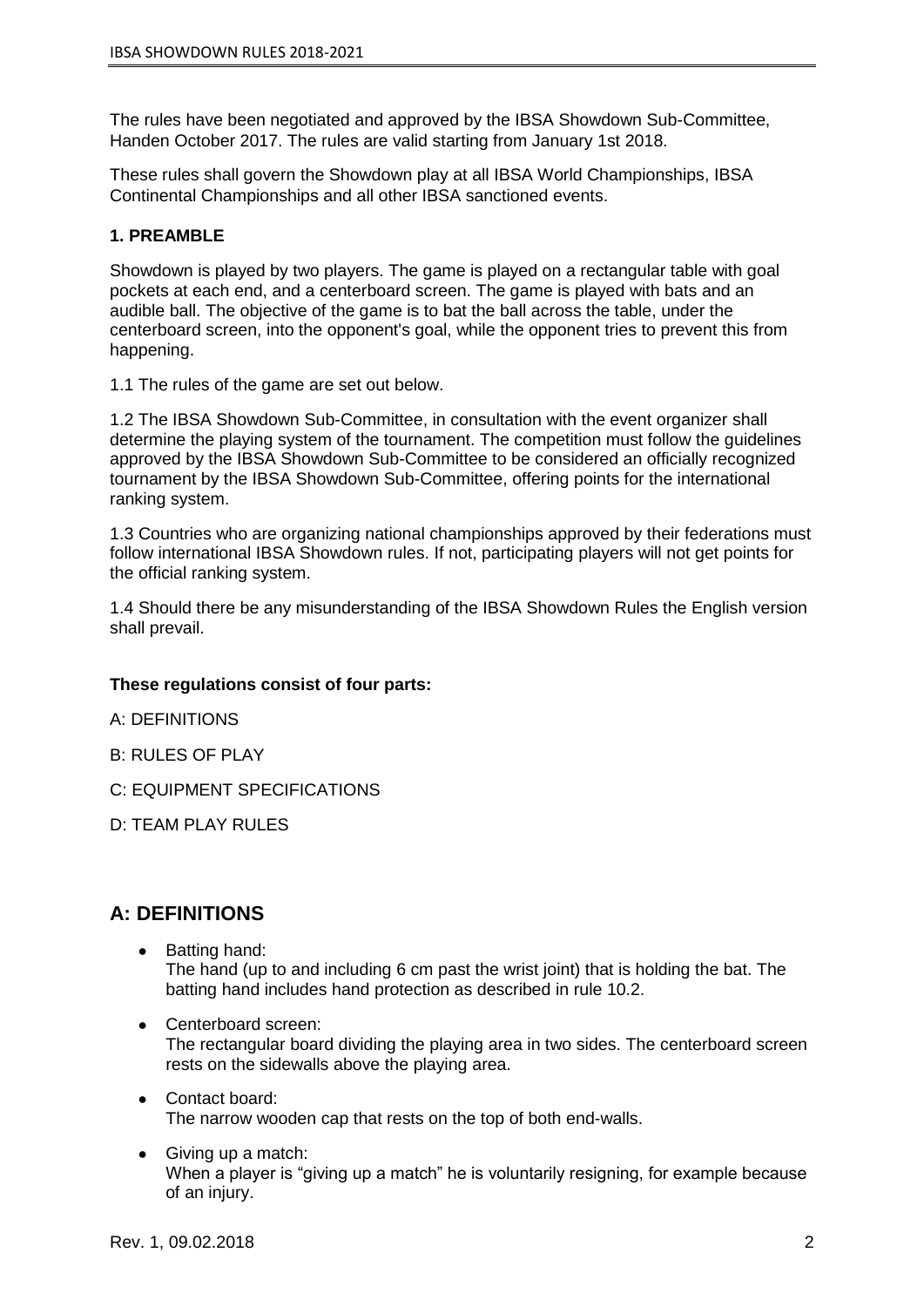The player who gives up a match will keep all ball and set points he/she has already won. He/she loses by the lowest possible result.

Example: Player A has won the first set 11:5 and is leading in the second set 7:2, then he/she gives up the match because of injury. Player B wins this match 11:5, 7:11,0:11.

● Goal:

A goal is scored when the ball passes fully into the goal pocket or the player who conceded a goal pushes the ball intentionally out of the goal pocket with any part of his/her body and the referee is aware of it.

● Goal area:

The space between the goal pocket and (including) the tactile boundary line.

● Goal pocket:

The opening in the horizontal playing deck and the vertical end-wall.

● Language:

The player and his/her coach are allowed to speak in any language, with these exceptions:

- $\circ$  If the coach wants to cheer or support his player when the ball is not in play only the official language of tournament is permitted (Rule 9.1 or 9.2 applies in case of infraction).
- Losing by default:

A player is "losing a match by default" when he/she is infringing on some rule. The player who loses a match by default will lose all sets without any ball point. Ball and set points already won by that player will be annulled. Example: 11:0, 11:0, 11:0.

- Match: Any combination of sets, e.g. best of three (2-1) or in the knock-out stage within the EC/WC: best of five (3-2).
- Non-batting hand: The hand that currently is not holding the bat. Can also be called "free hand".
- Plaving area: Is defined as follows:
	- $\circ$  At the sides, by side walls and end walls without vertical limits.
	- $\circ$  At the bottom, by the surface of the playing deck.
	- o The top of the sidewalls.
	- $\circ$  The top of the contact board is excluded. The downside of the contact board and the front of the contact board are part of the playing area.
- Penalty:

Heavy sanction for serious infraction of the rules or misconduct by the player or coach during the match (including all breaks). A penalty can be issued either with or without giving a warning first. The issuing of a penalty will not change the order of service.

- $\circ$  If the match was stopped by the referee to issue a penalty it will continue with a re-serve.
- $\circ$  If the penalty was given when the ball was not in play the match will continue with the next regular service.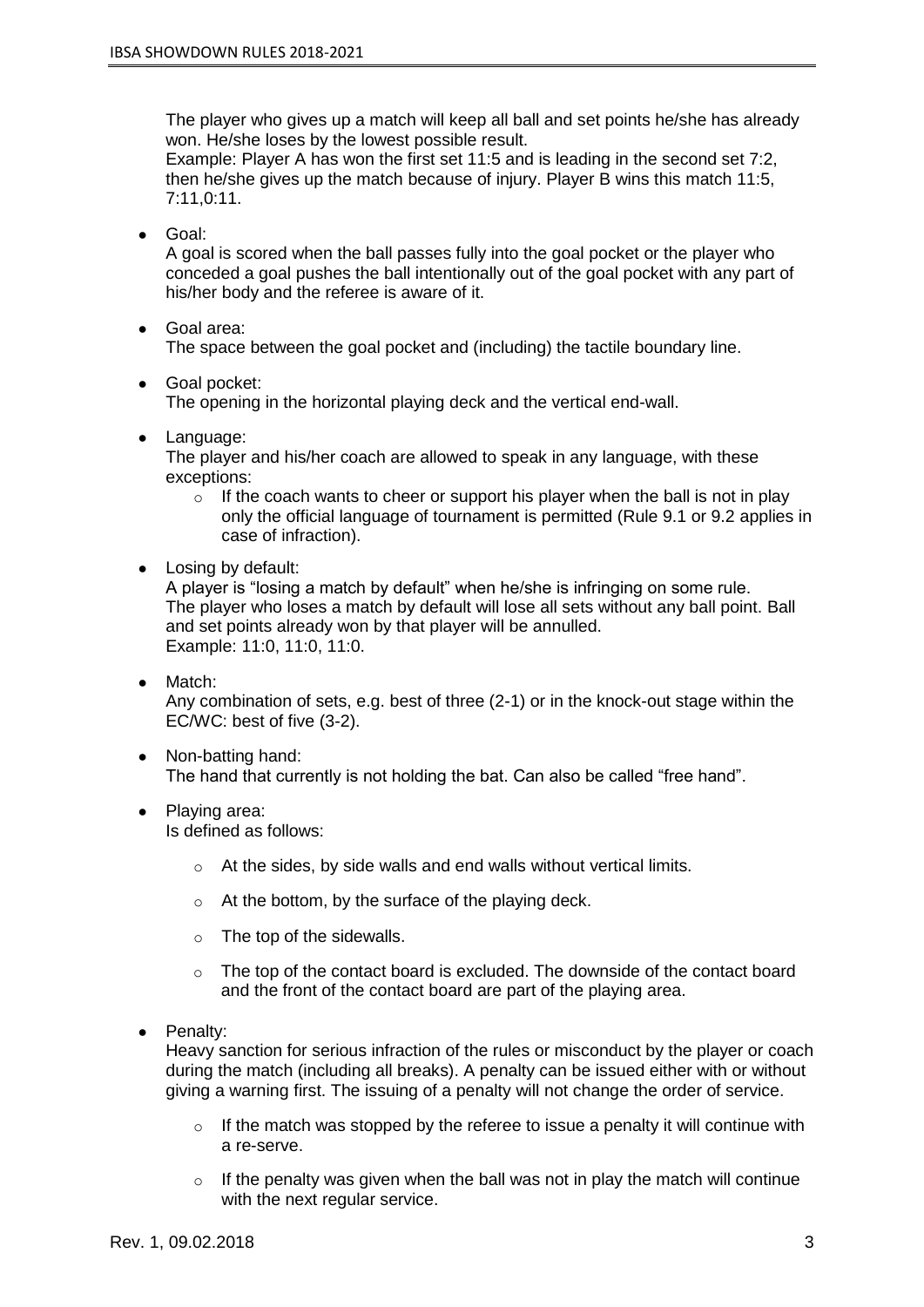- Playing mistake: Failure caused by technical or unintentional mistakes during play, usually causing the loss of one (1) point.
- Playing deck: The surface of the horizontal board.
- Serve turn: A series of two (2) serves.
- Set:

A set is a part of a match where a player shall win when he/she reaches a minimum of eleven (11) points with a margin of two (2) points over his/her opponent. Team matches are played to a minimum of 31 points with a margin of (2) points over the opposing team.

- Stop time: The total accumulated playing time.
- Warm-up

Applies to single and team competition.

The time that two or more players can freely practice with each other and get used to the table. The amount of time for warm-up is usually 60 seconds but can be changed by the referee if he/she deems appropriate. Also, warm up can be omitted completely. During warm-up the players must wear all required Showdown equipment. During warm-up talking between player and his/her coach is not permitted (Rule 9.1

or 9.2 applies in case of infraction).

Warm-up is started and stopped by the referee by either blowing the whistle or giving verbal a command.

● Warning:

Issued warnings are valid for the whole match.

A warning issued in team play is valid for the whole team and the whole match. The referee can issue a warning when the ball is in play or in breaks.

- $\circ$  If the match was stopped by the referee to issue a warning it will continue with a re-serve.
- $\circ$  If the warning was given when the ball was not in play the match will continue with the next regular service.

## **B: RULES OF PLAY**

#### **2. GENERAL RULES**

2.1 Officials for each table during tournament play shall be:

- Referee (fully sighted)
- Second referee (also fully sighted, elapsed time, time out, score and number of serves)

The referee can also assume all tasks of the second referee. This rule must not be applied to play-off matches within Continental / World Championships where there have to be two officials.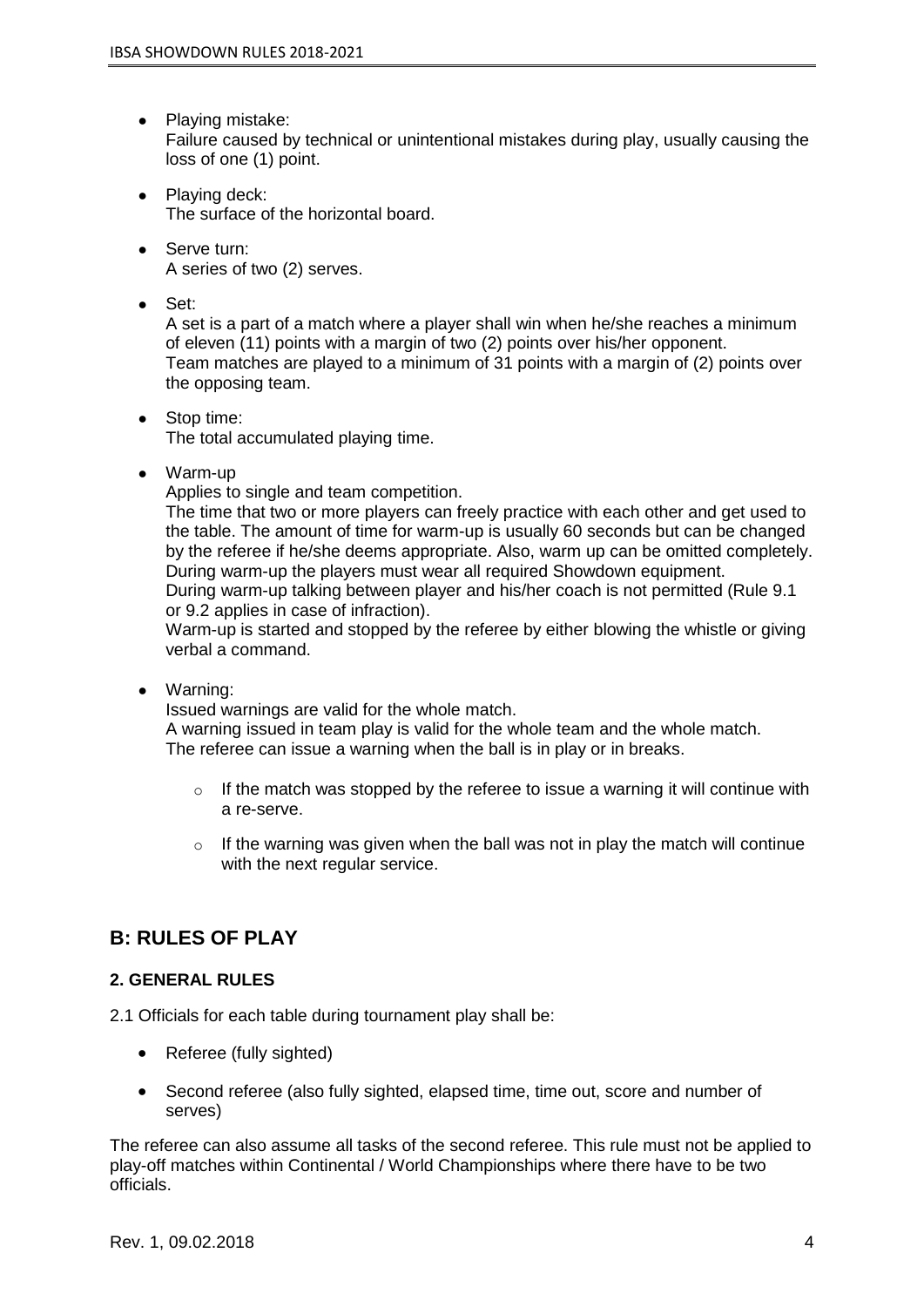2.2 If the referee is injured, he/she stops the match and he/she must be replaced by another referee.

2.3 The referee must conduct the match at Continental / World Championships in English. Players who cannot understand the official language can use an interpreter, but he/she must announce him/her prior to the match.

2.4 The referee will ensure that the rules of the game are observed in all cases. The referee has the option to use assistance of the second referee (if he/she is present) before making a decision or to call "let" and thereby designate a re-serve if he/she has not been able to properly assess a situation with certainty. The decision of the referee is final.

2.5 After checking out the equipment, play will be started and stopped by the referee sounding a whistle, one blast to start or stop, a double-whistle for goal and a long whistle when the set/match is over.

2.6 The winner is the player to reach a minimum of eleven (11) points having a margin of two points (2) over the opponent.

2.7 No time limit is allowed for National / Continental / World Championships. Organizers of any other tournament may introduce time limit play. The organizer should inform the participants about time limit prior to the tournament.

2.8 If the match is played with a time limit, the player who is ahead when time allotted for the set has expired will be declared the winner. If, when time has expired there is a draw, a coin will be tossed to determine which player will serve, and the next point wins.

2.9 The players will change sides after each set. In the last set of the match the players will change sides after six (6) points are scored by one (1) player or after half of stop time has expired.

2.10 If only one (1) set is being played rule 2.9 applies.

2.11 The time limit for changing sides is one (1) minute (60 seconds). The referee gives an audible warning 15 seconds before the time-out or changing sides is finished. The referee calls out: 15 seconds.

2.12 When changing sides players will move to their right.

2.13 While changing sides timeout rules apply (see 3.1).

2.14 Before the match the player must announce the name of his/her coach to the referee. The player can announce his/her coach even if the coach is not present. The coach can enter/leave the room only when the set is over and the referee must open the door between sets.

The player can change the announced coach until the referee has started the match.

2.15 During the change of sides the player can refresh himself/herself or with the assistance of the coach. The player must stay in the playing room.

2.16 Spectators must be quiet during play. After the referee whistles, spectators and coaches can cheer. The referee ensures silence before play is resumed and while the ball is in play. The audience must come in and go out when the set is over. The referee must open the door between sets.

2.17 The coach must remain on the side of table of his player.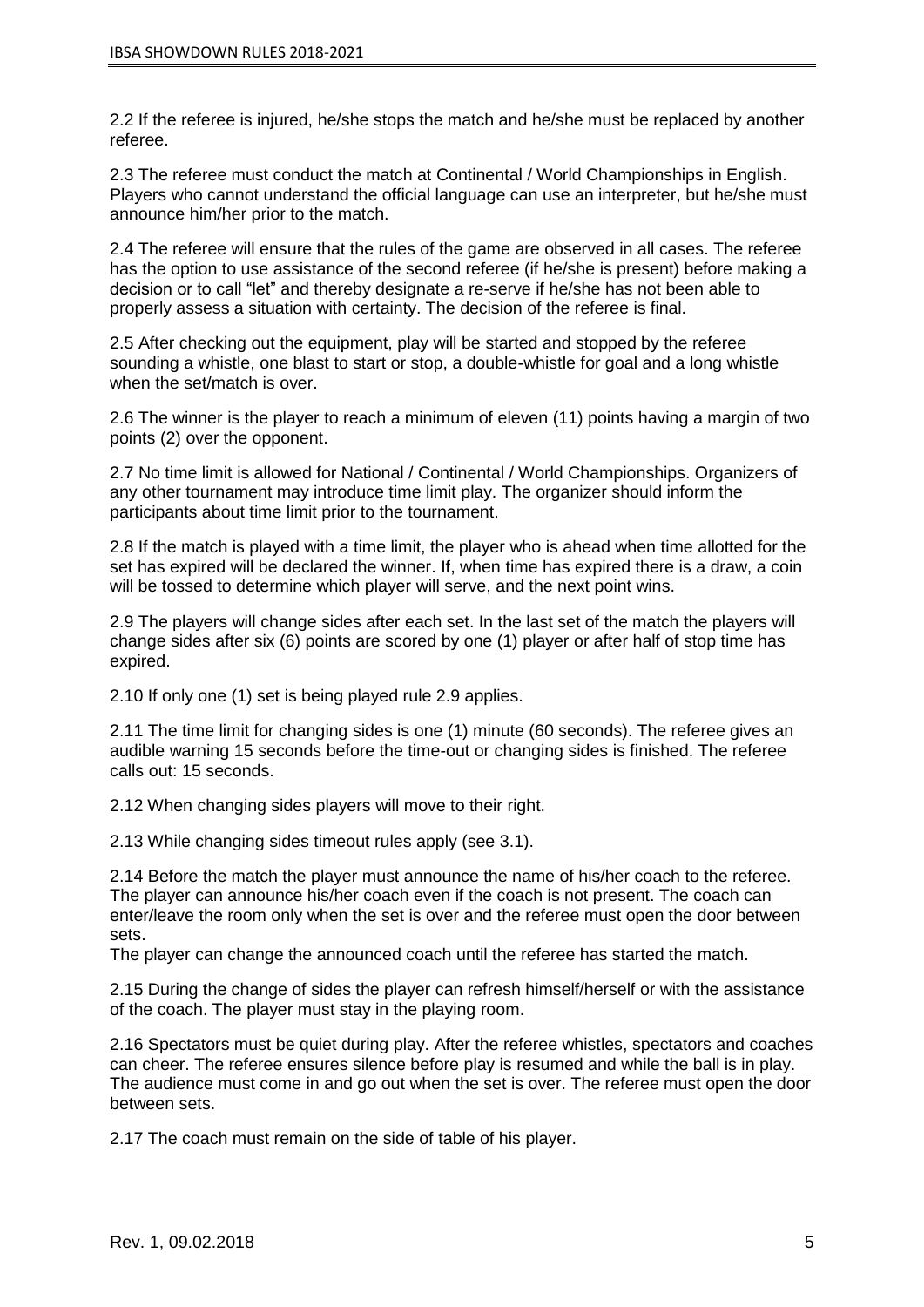#### **3. TIME OUTS**

3.1 Each player will be entitled to one (1) time-out of one (1) minute (60 seconds) during a set. Time-out requests must be made to the referee during a break in play. Time-out can be called either by the player or the coach. Only during a time-out and side changes any discussion can occur between the coach and the player (see also 2.12, 2.13).

3.2 The referee can stop the match whenever he/she deems it necessary (e.g. injury, excessive noise, for toilet visits of referee or player, etc.). The referee resumes the match with a re-serve if the match was stopped when the ball was in play.

If the referee gives a player permission to visit the toilet the time limit to return to the table is five (5) minutes. If the player fails to return within this time limit he/she loses the match by default.

3.3 The referee can call a medical time-out if the player is injured. The player must be ready to play by 5 minutes otherwise he/she loses the match by default.

3.4 The match clock will be stopped during a timeout or break in play.

#### **4. SCORING**

4.1 Two (2) points are awarded for a goal. When a goal has been scored the referee gives a double-whistle signal.

4.2 Players may score points regardless of which player is serving.

4.3 One (1) point is awarded to the opponent of the player who hits the ball into the centerboard screen and stops its forward motion. The ball is considered in "forward motion" if the ball hits the bottom of the centerboard screen and directly passes onto the other side of the table.

4.4 One (1) point is awarded to the opponent of the player who hits the ball over the centerboard screen.

4.5. One (1) point is awarded to the opponent of the player who touches the ball with any part of his/her body, other than the bat or batting hand, within the playing area.

4.6 One (1) point is awarded to the opponent of the player whose bat or batting hand causes the ball to leave the playing area of the table.

4.7 One (1) point is awarded to the opponent of the player who traps or stops the ball for more than two (2) seconds, so that the ball is inaudible for the opponent. The measuring of the "two seconds" is not being done by stop watch, but is in the judgement of the referee.

4.8 One (1) point shall be awarded to the opponent of the player who hits the ball and it touches the top of the contact board..

4.9 No contact is allowed within the goal area with the ball. If that happens, one (1) point will be awarded to the opponent of that player. That means like this: If the ball touches the bat or batting-hand in the goal area and moves directly into the goal, there is a goal and two (2) points are awarded to the opponent. If the ball touches the bat or batting-hand, and after that touches any other part of the body, there is an illegal touch and one (1) point is awarded to the opponent. If the ball touches the bat or the batting-hand, and goes anywhere else, in or out of the table, there is an illegal defense and one (1) point is awarded to the opponent because of the first sentence in this rule: No contact is allowed within the goal area with the ball.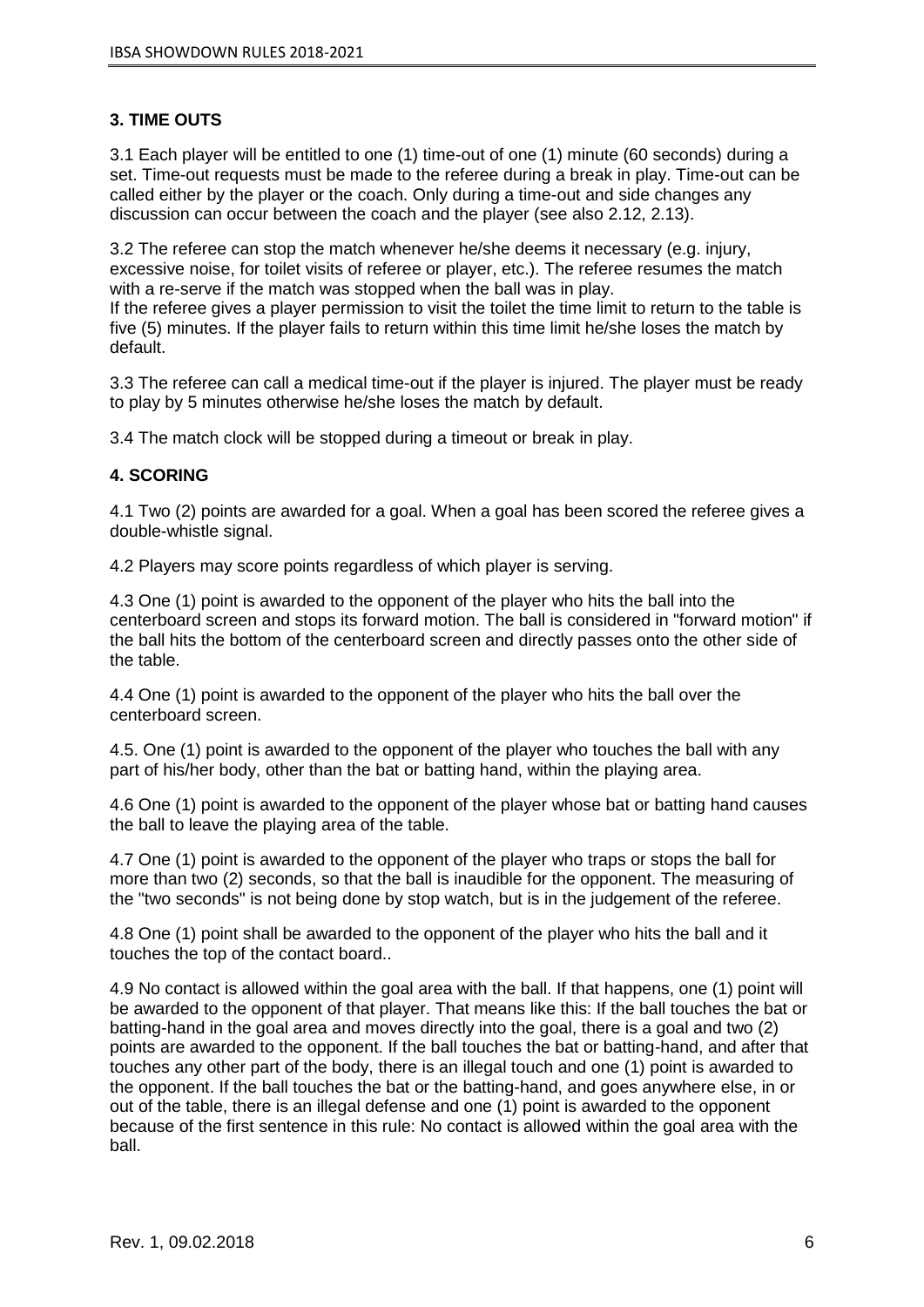#### **5. BEGINNING PLAY**

5.1 Before the match begins, the referee, the second referee, the players and the coaches will be introduced by the referee.

5.2 Before the match begins, the referee will inspect the opaque eye protection, the bats, any hand protection and the attire worn by the players.

5.3 Prior to the start of play, the referee will toss a coin. The player first on the list will be asked to choose head or tail. The player winning the coin toss will be given the choice of taking or giving away the first serve to his/her opponent.

5.4 The eye protection must be worn during the whole match. Warm-up, time-outs and side/ends changes are part of the match. The players are not allowed to touch his/her eye protection. He/she must ask the referee for permission to do so, even in breaks. If permission is given, he/she must turn away from the table. Before play resumes the referee checks the eye protection so it is correctly put on the face and properly darkened with no gaps to be seen through.

If the player breaks this rule, one (1) point will be awarded to the opponent.

If a player touches his/her mask without the referee's permit before the set has begun the set will start with the score of 1:0 for the player who received the point. The set will start with the regular serving order.

If a player the touches his/her mask during play the referee will stop the match and will award one (1) point to his/her opponent. The match continues with a re-serve.

5.5 The referee will roll the ball to the player serving and ask both players, first the returner and then the server, if they are ready to play. When the referee receives positive acknowledgement from both players answering YES, the referee announces the score and then the number of the serve. Then the referee will signal the commencement of play by blowing the whistle once. This should be used by starting the match, set, after time-outs and unusually long breaks. (For example: A is the server. B is the opponent. "Is B ready? - Yes! - Is A ready? - Yes! - Let's start, the score is zero zero. A's first serve. - Whistle."

#### **6. SERVES**

6.1 After a whistle signal from the referee, the player serving the ball must do so within two (2) seconds. If he/she does not, one (1) point is awarded to the opponent. The same will happen if the player starts to serve before the referee has whistled.

6.2 The ball must be placed on the surface before serving. If this doesn't occur the player loses one (1) point immediately.

6.3 Rolling the ball intentionally before hitting it is not allowed and will resolve in an illegal serve. The opponent will be awarded one (1) point.

● After placing it on the playing surface and releasing the ball, the ball is allowed to roll before the player hits it with the bat, under the condition that the player is not moving it on purpose. (For example, single-handed player will have problems keeping the ball still or the table is not completely even).

The player can place the ball to a different location on the playing surface even after the referee has started the game by blowing the whistle (Rule 6.1 still applies).

6.4 When serving, each touch of the ball with bat counts as one (1) serve.

6.5 If the player misses the ball during service, one of these two interpretations will be used:

● if there was no audible sound (for the referee) the player can swing at the ball multiple times (until he/she reaches the 2 second limit for serves).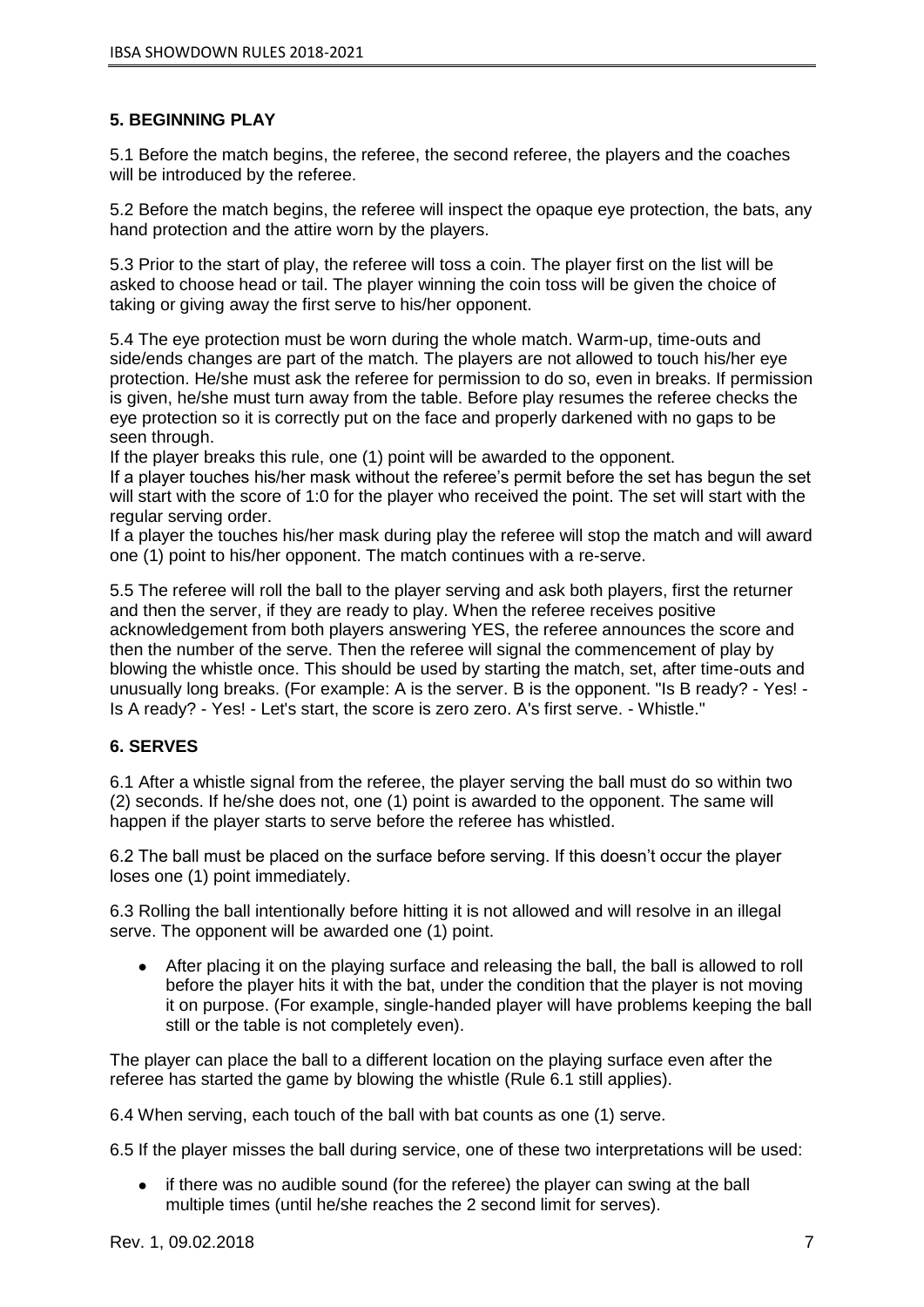● if there was an audible sound (for the referee) the swing counts as one service.

6.6 Each player will serve two (2) times consecutively.

6.7 A served ball must bounce off the sidewall exactly once prior to passing under the centerboard screen. If this does not occur, the referee must stop the play and one (1) point will be awarded to the opponent. If the served ball "slides" along one side of the table wall it is considered as multiple bounces and one (1) point is awarded to the opponent. When, during the serve, the ball hits the bottom of the centerboard screen and directly passes onto the other side of the table, no playing mistake will be called.

6.8 After the referee announced the service, the player must be ready to serve without delaying the game. The player shows that she/he is ready to serve by placing the ball on the table.

#### **7. PLAY**

7.1 One (1) point shall be awarded to the opponent of a player who holds his/her non-batting hand within the playing area except when switching hands. Referee shall tolerate a nonbatting hand over the playing area as long as it is part of a natural movement when swinging the bat for shooting the ball. The non-batting hand can overreach the contact board. The player is not allowed to put his/her fingers/hand down under the line of the contact board or grip the contact board with his/her fingers. It is tolerated to lean the upper body into the playing area. In each case rule 4.5 still applies.

7.2 The bat must be held in one hand at all times, except when switching hands. An infraction of this rule will result in the loss of one (1) point.

7.3 If the player drops the bat, he/she loses one (1) point immediately.

7.4 When a bat is broken and play cannot be continued the referee shall order a re-serve immediately. Any point(s) scored after a bat is broken are not counted even if the referee has not blown the whistle yet. The bat is considered broken when it is badly damaged or if one or more major parts of the bat broke off and are not attached to each other anymore.

#### **8. DEAD BALL**

8.1 The referee will call a "dead ball" and a re-serve when, in his/her opinion, the ball is moving so slowly that it not will reach the point, where the player can take care of the ball and go on with the game, or a player has lost track of the ball.

8.2 If the ball is inaudible for more than two (2) seconds the referee calls a dead ball. The ball is inaudible when the referee is not able to hear it move on the table

#### **9. PENALTIES**

#### **9.1 Penalties with warnings.**

Each of the listed incidents under 9.1 will be sanctioned with

- 1<sup>st</sup> infraction: Warning
- $\bullet$  2<sup>nd</sup> and subsequent infractions: a two (2) point penalty will be issued by the referee.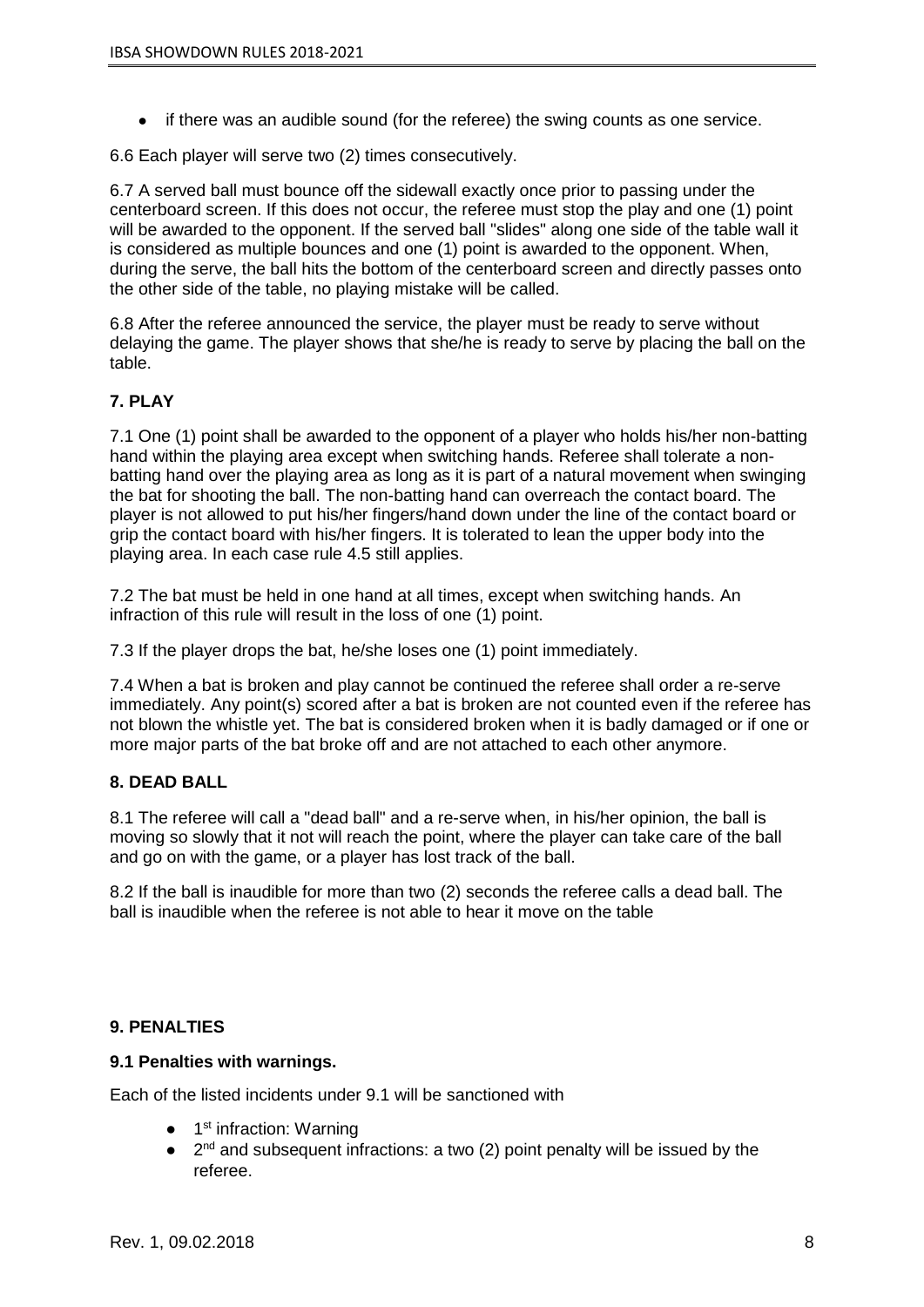- 9.1.1 Not playing from behind the table.
	- Play must be from the end of the table. A player must not play from the side of the table. It's not allowed to hold on to any part of the table with the non-batting hand, except at the end of the table. "The end" is defined by the curve of the table, including the whole curve.

9.1.2 Hooking the ball with a finger.

- It is not allowed to move the ball by hooking or holding it with any finger.
- 9.1.3 Shoving, excessive or constant moving the table in a disturbing way.

9.1.4 Scraping the bat in a disturbing way.

9.1.5 Talking during play or break in play (except 2.12, 2.13, 3.1, 3.2, 3.3).

9.1.6 Pushing any part of the body into the goal area from the outside.

9.1.7 Any other activities judged by the referee to be disturbing for the opponent or are purposely delaying the game.

#### **9.2 Penalties without warnings.**

Each of the listed incidents under 9.2 will be immediately cause a two (2) point penalty.

9.2.1 The mobile phone or any other electronic device of a player or his/her coach is making any kind of noise during the match.

9.2.2 Any attempt of the coach to give secret signs to his/her player between services.

This will at once be considered serious misconduct. The referee will directly send the coach out of the playing room.

#### **9.3 Other sanctions**

9.3.1 Very serious misconduct by the player.

• In case of, e.g. swearing at the referee, throwing the ball or the bat, or similar actions, the referee is entitled to immediately penalize the offending player. The offending player loses the match by default.

9.3.2 The referee can send supporters or coaches out of the room in case of unfair misconduct.

9.3.3 The player must be at the playing room at the specified time. If the referee waits for five (5) minutes and the player does not appear, he/she loses the match by default. If a player repeatedly appears late he/she can be excluded from the tournament

#### **10. ATTIRE**

10.1. Players must wear a short-sleeved shirt with sleeves not longer than elbow length.

10.2. The players must wear hand protection.

- The hand protection must not cover more than six (6) cm of the arm measured from the wrist.
- The thickness of the hand protection may be maximum 2,5 cm in the front part (all fingers) up to the wrist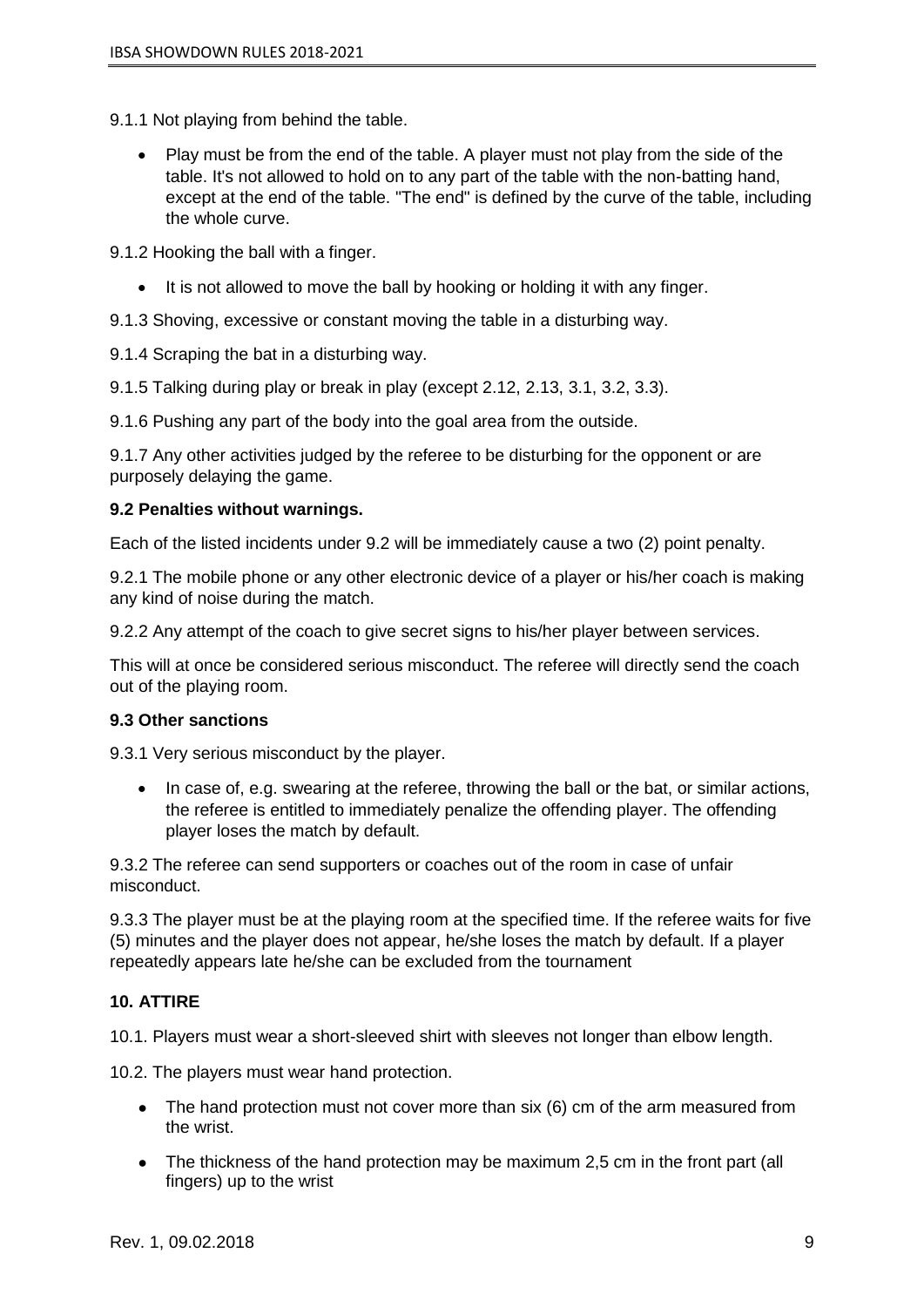- The hand protection must not enlarge the hand by more than two (2) cm (on each side).
- When measuring the hand, the thumb is excluded.

10.3. Players may wear protection above six (6) cm upon the arm, but it must be a different color from the glove (e.g. sweat bands, bandages etc.). This part of the protection is not considered to be part of the batting hand.

- $\bullet$  The allowed ways to mark the end of the six (6) cm are:
	- $\circ$  wearing a glove which extends six (6) cm above the wrist joint.
	- $\circ$  wearing a sweat band with the SAME color as the glove reaching up to six (6) cm above the wrist joint if the hand protection is shorter than that.
	- o wearing a sweat band with a DIFFERENT color than the glove STARTING six (6) cm above the wrist joint (this way the arm can stay naked up to six (6) cm from the wrist)
	- o any combination of points above

10.4. Players must wear opaque eye protection that completely obscures the player's vision. Darkened alpine skiing glasses or adequate alternatives like goalball masks are the only types which are allowed. The rim of the glasses must be padded with foam or silicone material to completely shut out all light. This means that absolutely no light is allowed to be seen when the referee checks the mask - this literally means "complete darkness". It is the player's responsibility to have adequately prepared eye protection to be allowed to take part in a competition.

10.5. The referee must be clearly identifiable as the referee.

## **C: EQUIPMENT SPECIFICATIONS**

#### **11. BATS**

Bats are to be constructed of a hard, smooth material, with a length of thirty (30) cm. It can be covered with soft material (a layer up to two (2) mm on one side or both sides). The overlap of the handle and blade can have any length.

Maximum dimensions:

- Total length 30 cm
- Blade length: 20 cm
- Blade width: 7,5 cm
- Blade thickness: 1 cm (including the soft cover)
- Handle diameter: 4 cm

The corner of the blade can be rounded and/or squared. If the blade and the handle are virtually made of one piece, the blade begins where the diameter/width of the handle becomes wider than four (4) cm.

• The thickness of the soft cover can be up to two (2) mm on each side, but the overall width of the blade must not be wider than ten (10) mm. For example, it is possible to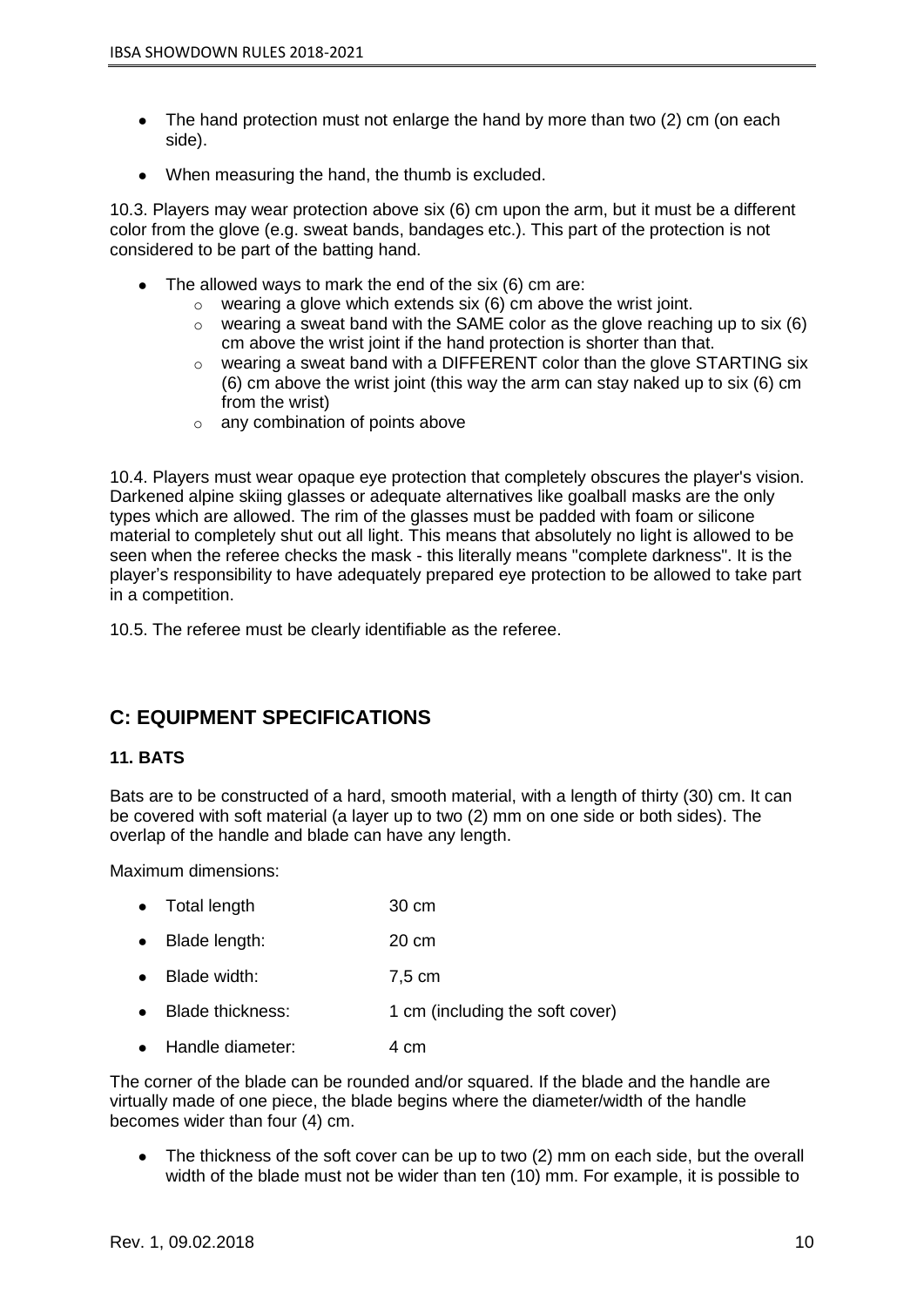have a bat with these measurements: 2 mm soft cover + 6 mm blade + 2 mm soft cover.

• The width and length of the overhang of the handle and the blade can be up to forty (40) mm (this is consistent with the width of the handle).

Blueprints available on IBSA website - http://www.ibsasport.org/sports/showdown/rules

#### **12. BALLS**

Balls are to be made audible. Balls are to be six (6) cm in diameter with a hard, smooth surface. The balls must be approved by the IBSA Showdown Sub-Committee to be used during IBSA tournaments. IBSA tournaments are all official championships and tournaments where you can receive points for IBSA ranking list.

#### **13. TABLE**

Dimensions:

- Interior length: 366 cm (5 mm tolerance)
- Interior width: 122 cm (5 mm tolerance)
- Height (Playing deck from floor): 78 cm
- Sidewall: 14 cm
- Corners (interior radius): 23 cm
- Goal pocket (semi-circle): 30 cm diameter
- Rectangular vertical hole: 30 cm x 10 cm (in the end-wall)
- Tactile boundary line for goal area: 40 cm diameter
- Contact board: 5 cm overhang to the inside of the table, an overhang back outside the table is allowed.
- Centerboard screen: 42 cm from top of the sidewalls, 10 cm opening from playing deck.

Blueprints available on IBSA website - http://www.ibsasport.org/sports/showdown/rules

### **D: TEAM PLAY RULES**

#### **14. GENERAL RULES FOR TEAM PLAY**

14.1 Team competition is played according to the IBSA Showdown rules for single play as laid out above if not otherwise noted.

#### **15. TEAMS**

15.1 A team must be mixed, i.e. the line-up consists of two (2) men players and one (1) women players and/or vice-versa.

15.2 It is possible to change one (1) player up to the complete team for a new match during the competition (team consists of five (5) players). Players must not be signed under the squad list of a different national team, e.g. a player from national team A cannot play for national team B during the tournament.

#### **16. ADDITIONAL RULES**

16.1 Winner of the match is a team which reaches a minimum of thirty-one (31) points with the margin of two (2) points, e.g.: 31:29.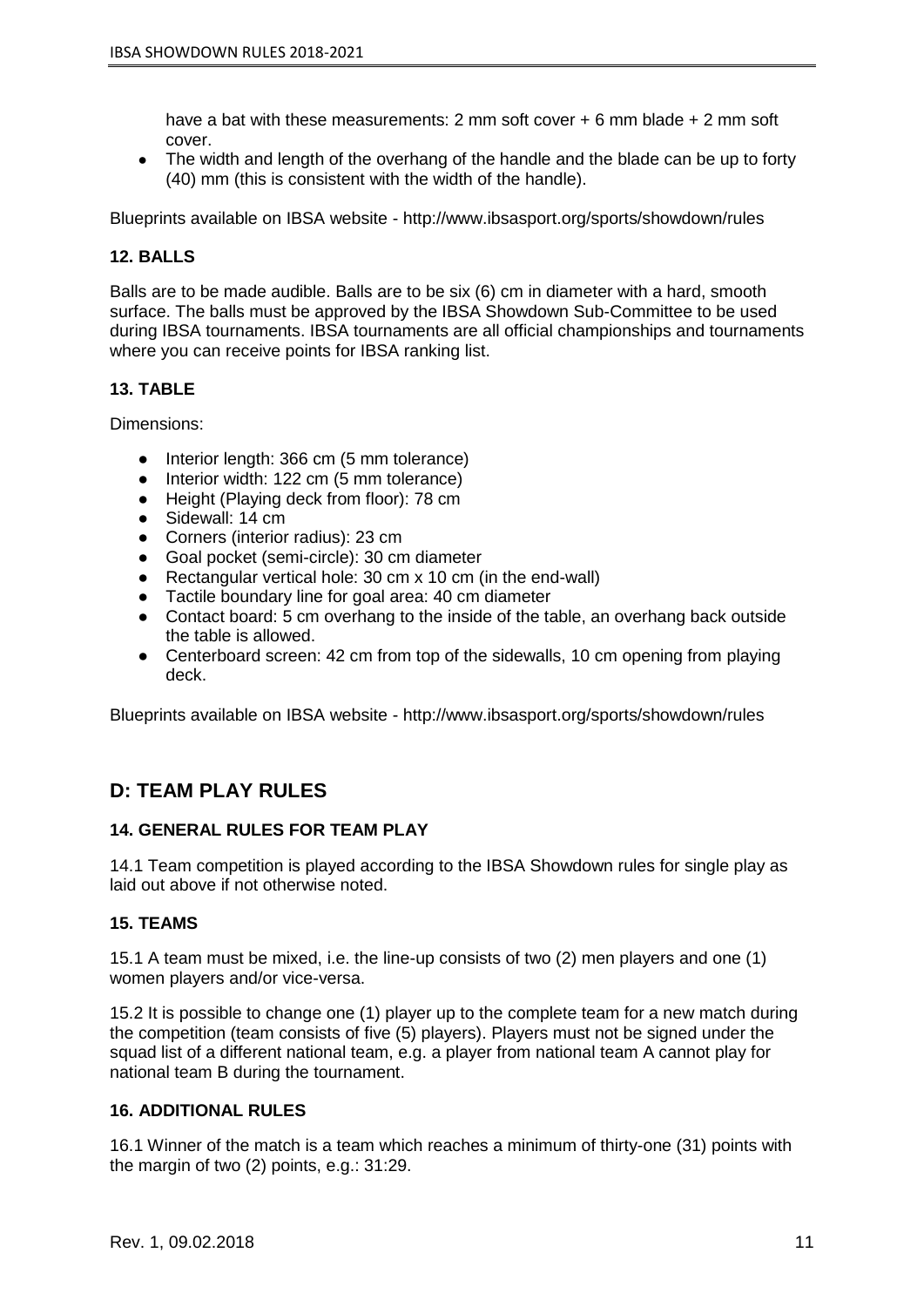16.2 Each player has three (3) serves after which he/she goes away and leaves the serves to his team-mate who must first catch three (3) serves by the opponent player.

16.3 Before the play starts, coaches must announce the line-up to the referee and assign the numbers by which the players go to serve and return. The line-up should be announced secretly before the coin toss.

16.4 Players must stay in the room for they must be ready to change his/her team-mate.

16.5 Prior to the start of play, the referee will toss a coin. The team (a player or coach) first on the list will be asked to choose head or tail. The team winning the coin toss will be given the choice, after knowing the opponent team's playing order, of taking or giving away the first serve to the opposing team.

16.6 In team matches side changes shall be done when one (1) team has reached the score of sixteen (16). The referee must open the door.

16.7 Each team can take one (1) time-out during each match.

#### **17. SYSTEM OF PLAY**

1. Player 1 from team A (A1) serves 3 times against player 1 from team B (B1).

2. After 3 serves player A1 leaves, and player B1 serves 3 times against player A2.

3. After 3 serves player B1 leaves, and player A2 serves 3 times against player B2.

4. After 3 serves player A2 leaves, and player B2 serves 3 times against player A3.

5. After 3 serves player B2 leaves, and player A3 serves 3 times against player B3.

6. After 3 serves player A3 leaves, and player B3 serves 3 times against player A1.

7. After 3 serves player B3 leaves, and player A1 serves 3 times against player B1.

This order is repeated up to the end of the match.